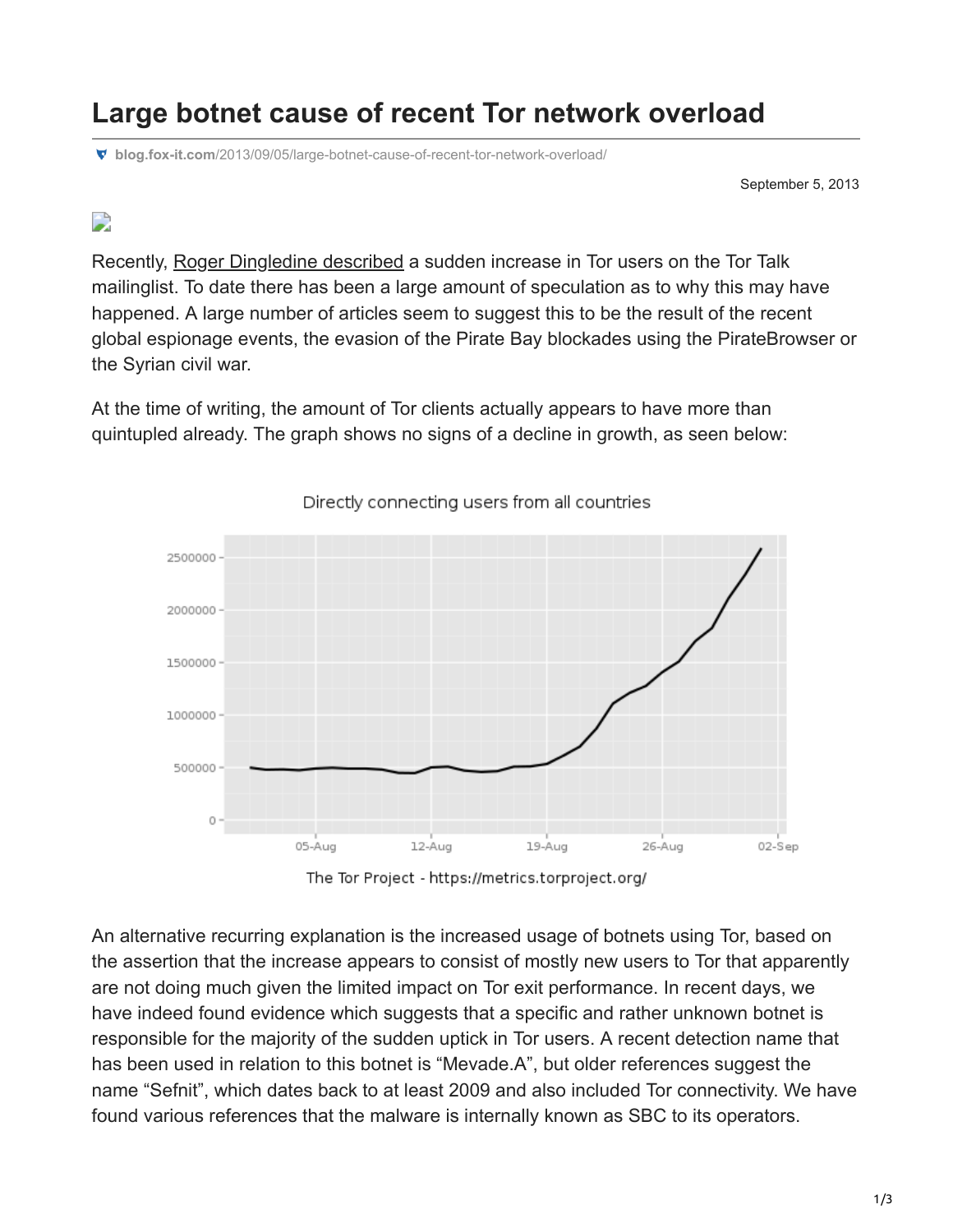| <b>SBC</b>           | Hosts | Data center Session User Sock list | BotUpdate | <b>Bot Update Country</b> | Bot Update Url |
|----------------------|-------|------------------------------------|-----------|---------------------------|----------------|
| Please sign in       |       |                                    |           |                           |                |
| Username<br>Password |       |                                    |           |                           |                |
| Remember me Sign in  |       |                                    |           |                           |                |

Previously, the botnet communicated mainly using HTTP as well as alternative communication methods. More recently and coinciding with the uptick in Tor users, the botnet switched to Tor as its method of communication for its command and control channel. The botnet appears to be massive in size as well as very widespread. Even prior to the switch to Tor, it consisted of tens of thousands of confirmed infections within a limited amount of networks. When these numbers are extrapolated on a per country and global scale, these are definitely in the same ballpark as the Tor user increase.

Thus one important thing to note is that this was an already existing botnet of massive scale, even prior to the conversion to using Tor and .onion as command and control channel.

As pointed out in [the Tor weekly news,](https://blog.torproject.org/blog/tor-weekly-news-%E2%80%94-september-4th-2013) the version of Tor that is used by the new Tor clients must be 0.2.3.x, due to the fact that they do not use the new Tor handshake method. Based on the code we can confirm that the version of Tor that is used is 0.2.3.25.

| text:00447977 | <b>nov</b><br>ca11<br>nov.<br>call<br>test<br>jz<br>test<br>jz<br>nov<br>jnp | [esp], eax<br><b>sub 42EDD2</b><br>$esi$ , eax<br>sub 496599<br>eax, eax<br>short loc 447999<br>esi, esi<br>short loc 447982<br>ebp, [eax-28h]<br>short loc 447985                           |
|---------------|------------------------------------------------------------------------------|----------------------------------------------------------------------------------------------------------------------------------------------------------------------------------------------|
|               | 1ос 447982<br>nov<br>1ос 447985<br><b>NOV</b><br>nov<br>call<br>nov.<br>jnp  | ; CODE XREF: .text:0044797BTj<br>ebp, [eax-24h]<br>; CODE XREF: .text:004479801<br>[esp+4], ebp<br>dword ptr [esp], offset a0 2 3 25 0 3 3.25"<br>sub_4D1E01<br>edx, eax<br>short loc 4479A3 |
| 18447999      | 1ос 447999:<br>nov.<br>nov<br>loc_4479A3<br><b>NOV</b><br>nov<br>nov         | ; CODE XREF: .text:00447977↑j<br>ebp, offset a?_0 : "?"<br>edx, 6<br>; CODE XREF: .text:00447997Tj<br>edi, offset aStatusVersionR ; "status/version/reconmended"<br>ecx, 1Bh<br>esi, ebx     |